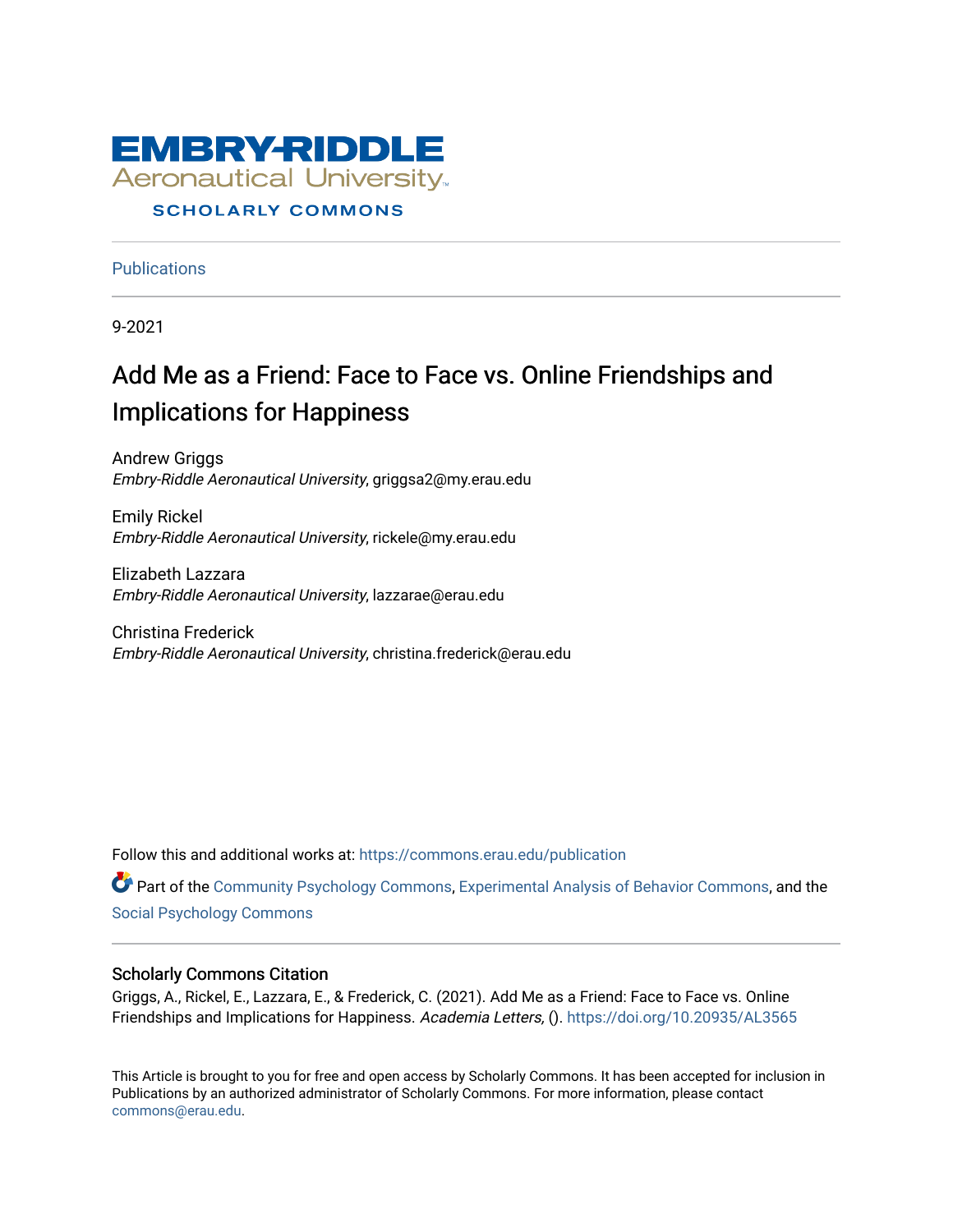## ACADEMIA Letters

## *Add Me as a Friend: Face to Face vs. Online Friendships and Implications for Happiness*

Andrew Griggs, Embry-Riddle Aeronautical University Emily Rickel, Embry-Riddle Aeronautical University Elizabeth Lazzara, Embry-Riddle Aeronautical University Christina Frederick, Embry-Riddle Aeronautical University

## **Abstract**

Friendships are beneficial to individual happiness. Studies have examined virtual relationships; however, the quality and utility of adult, online gaming friendships and their relationship with happiness is still not well understood. Respondents were surveyed about friendship quality with their closest friends across two modalities (face-to-face or online via gaming), as well as other relationship characteristics including communication frequency and friendship length. We identified a statistically significant difference between the modalities in friendship quality. We also identified a relationship between friendship quality and happiness. We discuss these results in terms of practical implications concerning friendship quality in faceto-face and online gaming best friendships and their influence on happiness.

**Keywords:** happiness, friendship quality, online friendships

Friendship is a universal human experience that is highly desired by individuals across all stages of life (Bukowski et al., 2009; Hartup & Stevens, 1997). Rawlins (1992) reports that ideal American friendships are voluntary, personal, equal, affective, and characterized by mutual involvement. Additionally, individuals place importance on self-disclosure, sociability,

*Academia Letters, September 2021* ©2021 by the authors — Open Access — Distributed under CC BY 4.0

**Corresponding Author:** Christina Frederick, frederic@erau.edu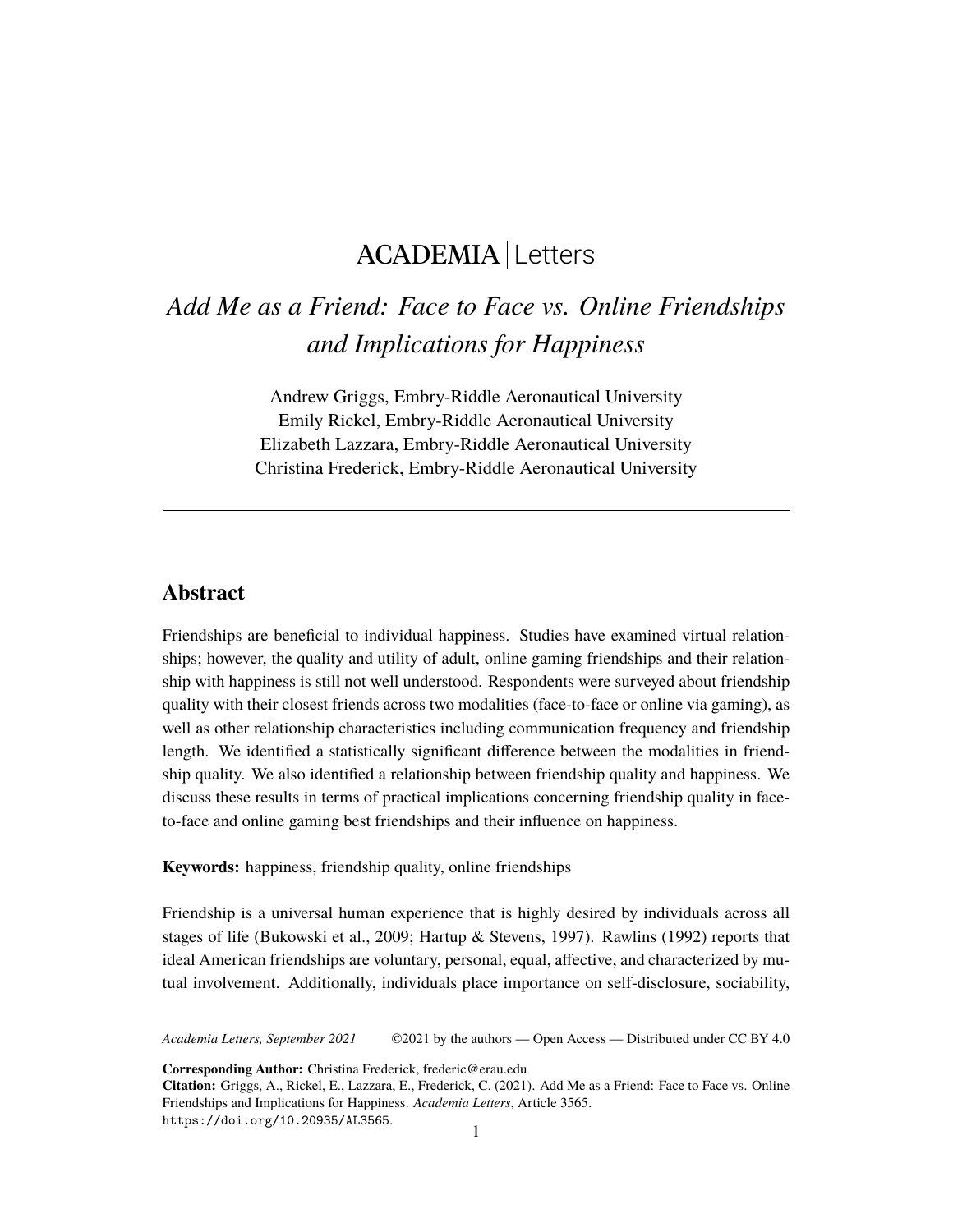day-to-day assistance, shared interests, loyalty, trustworthiness, honesty, respect, safety, acceptance, dependability, generosity, and emotional support within their friendships (Adams et al., 2000; Bukowski et al., 2009; Tillmann-Healy, 2003).

Research has also identified benefits associated with creating and maintaining friendships. Friendships are important for establishing social development and adjustment skills in children (Berndt, 2002; Ladd et al., 1996) and for sustaining the vital need for social connectedness in older adults (Blieszner et al., 2019). Friendships are associated with reduced loneliness (Nicolaisen & Thorsen, 2017), increased positive perceptions of life quality (Abbey & Andrews, 1985), better coping abilities during times of hardship (Skovdal & Ogutu, 2012), as well as decreased stress, diminished risk of mortality, and better health (Cohen, 1988; House et al., 1988; van der Horst & Coffé, 2012).

Additionally, friendship also has strong ties to happiness (Demir & Ozdemir, 2010). The term "happiness" is often used interchangeably and colloquially with the concept of "subjective well-being" (Demir & Weitekamp, 2007; Diener, 2000; World Happiness Report, 2012), which is defined as "a person's cognitive and affective evaluations of his or her life as a whole," (Diener et al., 2009, p. 187). Happiness is connected to people's traits, and their network of social relationships (Myers & Diener, 1995). Individuals with several close, highly selfdisclosing friendships are happier than people who have few or no such friendships (Myers & Diener, 1995). Diener & Seligman (2002) found that very happy people reported higherquality close friendships and spent more time with their family, friends, and romantic partners compared to average and very unhappy people.

## **How Computer-Mediated Communication Shapes Modern Friendships**

While friendships typically develop through face-to-face interaction (Chan & Cheng, 2004), the nature of modern friendships is rapidly changing due to the prevalence of computermediated communication (e.g., instant messaging, social media, online gaming). In adults, internet use is associated with reduced rates of depression and loneliness (Cotton et al., 2012) as well as improved quality and quantity of social ties (Barbosa Neves et al., 2018). Friendships are facilitated by the internet, with users leveraging the internet's capabilities to maintain and extend social relationships that were formed offline and to create new friendships with other online individuals (Rice et al., 2007).

Online gaming affords opportunities for developing and maintaining social relationships and friendships (Herodotou et al., 2014; Huang et al., 2015; Lai & Fung, 2019; Lenhart et al., 2015). Many studies have provided evidence of positive social interactions experienced by

*Academia Letters, September 2021* ©2021 by the authors — Open Access — Distributed under CC BY 4.0

**Corresponding Author:** Christina Frederick, frederic@erau.edu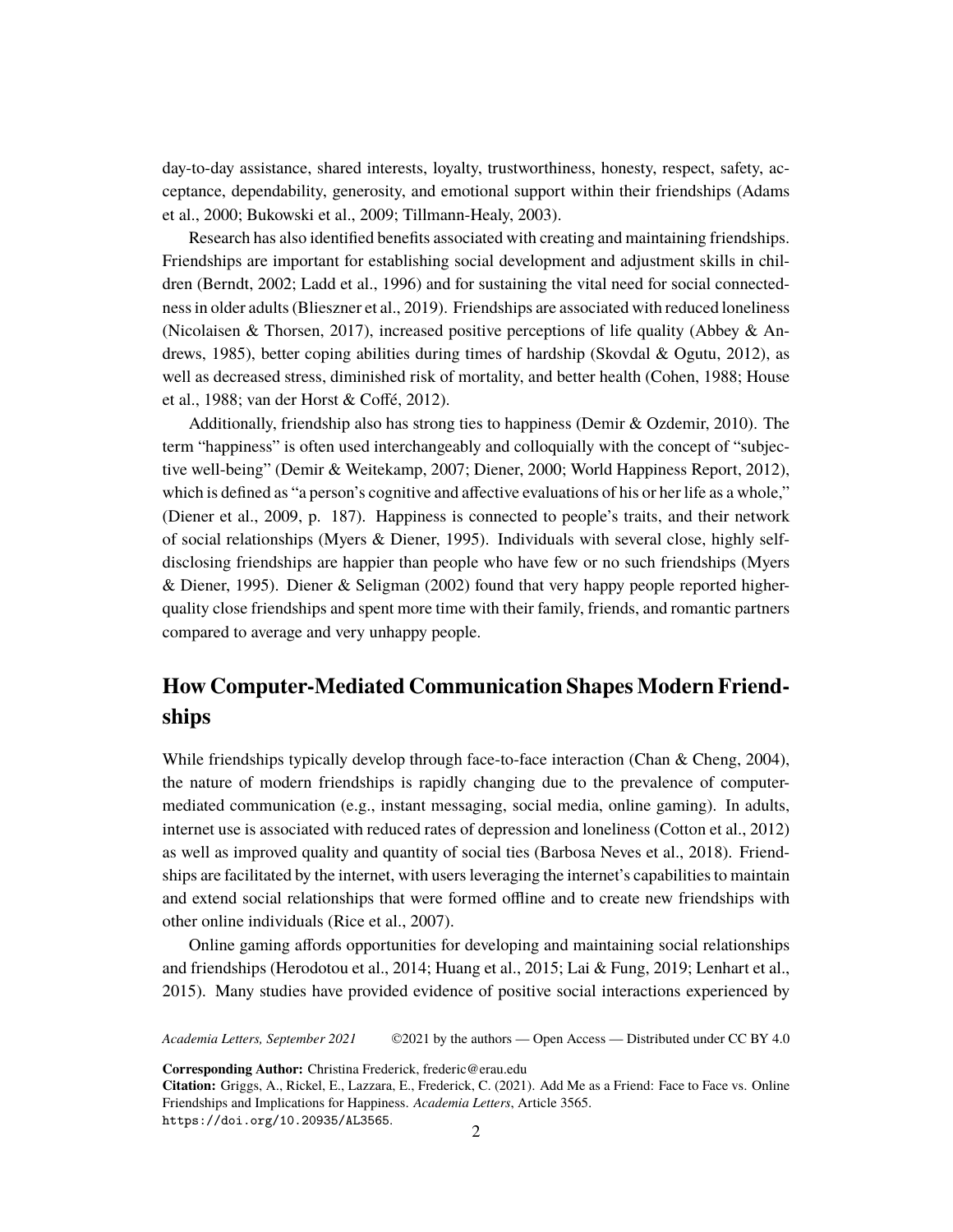online gamers (Domahidi et al., 2018; Frostling-Henningsson, 2009; Kowert & Oldmeadow, 2015; Lai & Fung, 2019). A recent report produced by the Anti-Defamation League (ADL; 2019) reported that online games provide players with opportunities to connect with others, build friendships and communities, and supply spaces for learning and knowledge sharing. While some studies have found that gamers report significantly higher perceptions of friendship quality among their online friends compared to their offline friends (Frederick & Zhang, 2021; Zhang & Frederick, 2018), the influence of online gaming friendships have on friendship quality and happiness is still not well understood. Considering the prevalence of online gaming and friendships as well as the importance of happiness, it is important to understand how online gaming shapes friendship quality and happiness.

### **The Present Study: Differences in Friendship Based on Modality**

To assess differences in face-to-face and online gaming friendship quality, we propose the following hypotheses:

- H1: Friendship quality will significantly differ based on modality (face-to-face or online gaming).
- H2: Face-to-face friendship quality will be positively related to overall life happiness.
- H3: Online gaming friendship quality will be positively related to overall life happiness.

## **Methods**

#### **Participants, Measures and Design**

Participants ( $N = 182$ ) were recruited from the United States using a convenience sample of users from Amazon's Mechanical Turk (MTurk) platform. Screening criteria required potential participants to be at least 18 years old and to be able to reflect on their closest online gaming friendship, as well as their closest face-to face friendship with a different individual. Participants were invited to respond to a survey, which included demographic items, characteristics of respondents' relationships with their closest face-to-face friend and closest online gaming friend, age of these friends, the length of these relationships in years, frequency of communication with each of these friends, the McGill Friendship Questionnaire (Mendelson & Aboud, 1999) and the Oxford Happiness Questionnaire (Hills & Argyle, 2002). Participants completed the friendship scale twice, once for their closest face-to-face friend and then

*Academia Letters, September 2021* ©2021 by the authors — Open Access — Distributed under CC BY 4.0

**Corresponding Author:** Christina Frederick, frederic@erau.edu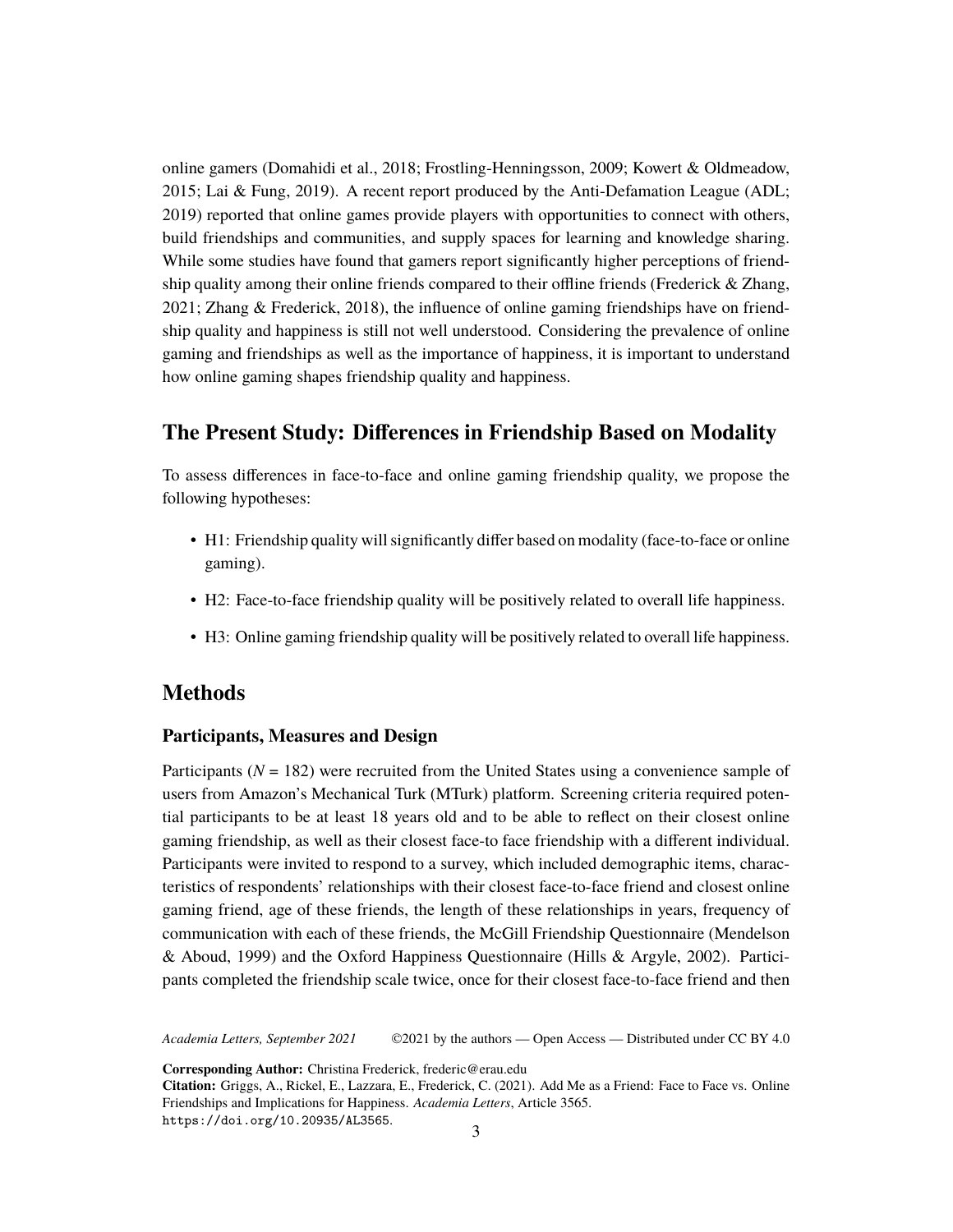for their closest online gaming friend. Participants included 73 females, 107 males, and 2 no-gender identified,with an average age of 35.19 (*SD* = 9.84) years.

### **Results**

#### **Friendship Quality Modality Differences (Hypothesis 1)**

We calculated averages of respondents' scores for their closest face-to-face friend and closest online gaming friend across each subscale in the McGill Friendship Questionnaire (i.e., *Stimulating Companionship, Help, Intimacy, Reliable Alliance, Emotional Security, and Self-Validation)*. Respondents indicated higher perceptions of friendship quality with the closest face-to-face friend compared to their closest online gaming friend across each subscale. We performed multiple one-way, repeated measures ANOVAs and identified statistically significant differences in Stimulating Companionship scores between the modalities  $F(1, 181)$  = 55.886,  $p < .01$ ) in Help  $F(1, 181) = 126.554$ ,  $p < .01$ ), Intimacy  $F(1, 181) = 152.396$ ,  $p <$ .01), Reliable Alliance *F*(1, 181) = 90.982, *p* < .01), Emotional Security *F*(1, 181) = 109.739, *p* < .01), and Self-Validation *F*(1, 181) = 58.567, *p* < .01)

#### **Effects of Friendship Quality on Happiness (Hypotheses 2 and 3)**

We performed a multiple regression to determine if respondents' perceptions of friendship quality in their relationships with their face-to-face friend and online gaming friend significantly predicted respondents' perceptions of happiness. Perceptions of happiness was the dependent variable and perceptions of quality in respondents' relationships with their faceto-face friend and online friend were predictors. We also used participants' age, friendship lengths, and communication frequencies as covariates. Our multiple regression significantly predicted respondents' perceptions of happiness,  $F(9, 160) = 10.91$ ,  $p < .001$ , adjusted  $R2 =$ .35. This model accounts for approximately 35% of the variance observed in respondents' perceptions of happiness. Overall averages of perceptions of face-to-face friendship quality significantly affected perceptions of happiness with a positive standardized beta weight ( $p <$  $0.001, \beta = .53$ ). Overall averages of perceptions of online gaming friendship quality significantly affected perceptions of happiness with a negative standardized beta weight  $(p = 0.024,$  $\beta$  = -.17). Thus, our second hypothesis was supported while our third hypothesis was not supported.

*Academia Letters, September 2021* ©2021 by the authors — Open Access — Distributed under CC BY 4.0

**Corresponding Author:** Christina Frederick, frederic@erau.edu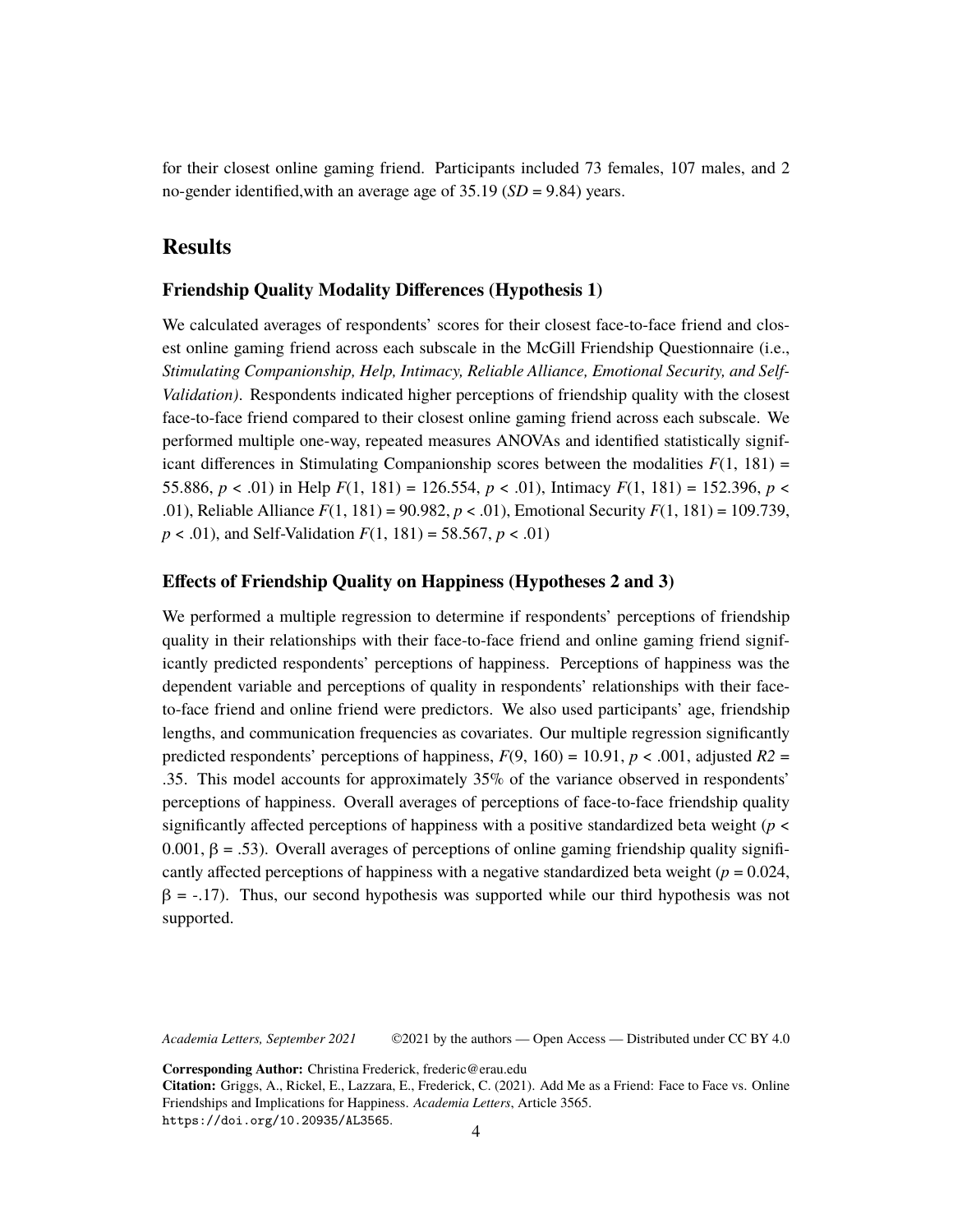### **Discussion**

This research explored differences in self-reported happiness based on key characteristics of friendships, including friendship quality and friendship modality (face-to-face or online). We hypothesized that friendship quality would differ based on modality, which was supported.Descriptive and inferential analyses showed higher friendship quality scores for faceto-face friendships.We also hypothesized that face-to-face friendship quality would be positively related to overall life happiness. Our regression results suggested that face-to-face friendship quality significantly predicts perceptions of happiness in our sample with a *positive* standardized beta weight. Finally, we hypothesized that online gaming friendship quality would be positively related to overall life happiness.We did not identify a significant positive correlation between online gaming friendship quality and overall life happiness. Further, ourregression results indicate that online gaming friendship quality significantly predicted perceptions of happiness in our sample with a *negative* standardized beta weight.Since these results suggest that as online gaming friendship quality increases, overall happiness decreases, our third hypothesis was *not* supported. One potential explanation for these findings is that online gaming friendships inherently possess limitations on shared activities, which has been shown to be a universal characteristic of friendships (Plummer et al., 2016).

This work provided insights into the science of interaction modalities (face-to-face and online) regarding friendships and happiness. However, this study does have limitations. First, we had a relatively small sample for a survey study. Second, we did not screen participants to focus on an age range or those who play any particular types of games. We also did not examine personality or mental health correlates of friendship, nor did we consider the effect of gaming addiction on friendship. These aforementioned characteristics are limitations, however, they do represent avenues for future research. Future research could investigate perceptions of friendships with those who have less familiarization with technology. Similarly, studies could examine how demographic variables influence attitudes and perceptions of friendships. As recent events have shown, online interaction has become vitally important in maintaining connections with family and friends. However, our understanding of how online interaction influences human relationships is lagging behind the actual use of virtual technologies. While the present study illuminates some differences in face-to-face and online gaming friendships in terms of friendship qualities and happiness, more research in this area is needed.

*Academia Letters, September 2021* ©2021 by the authors — Open Access — Distributed under CC BY 4.0

**Corresponding Author:** Christina Frederick, frederic@erau.edu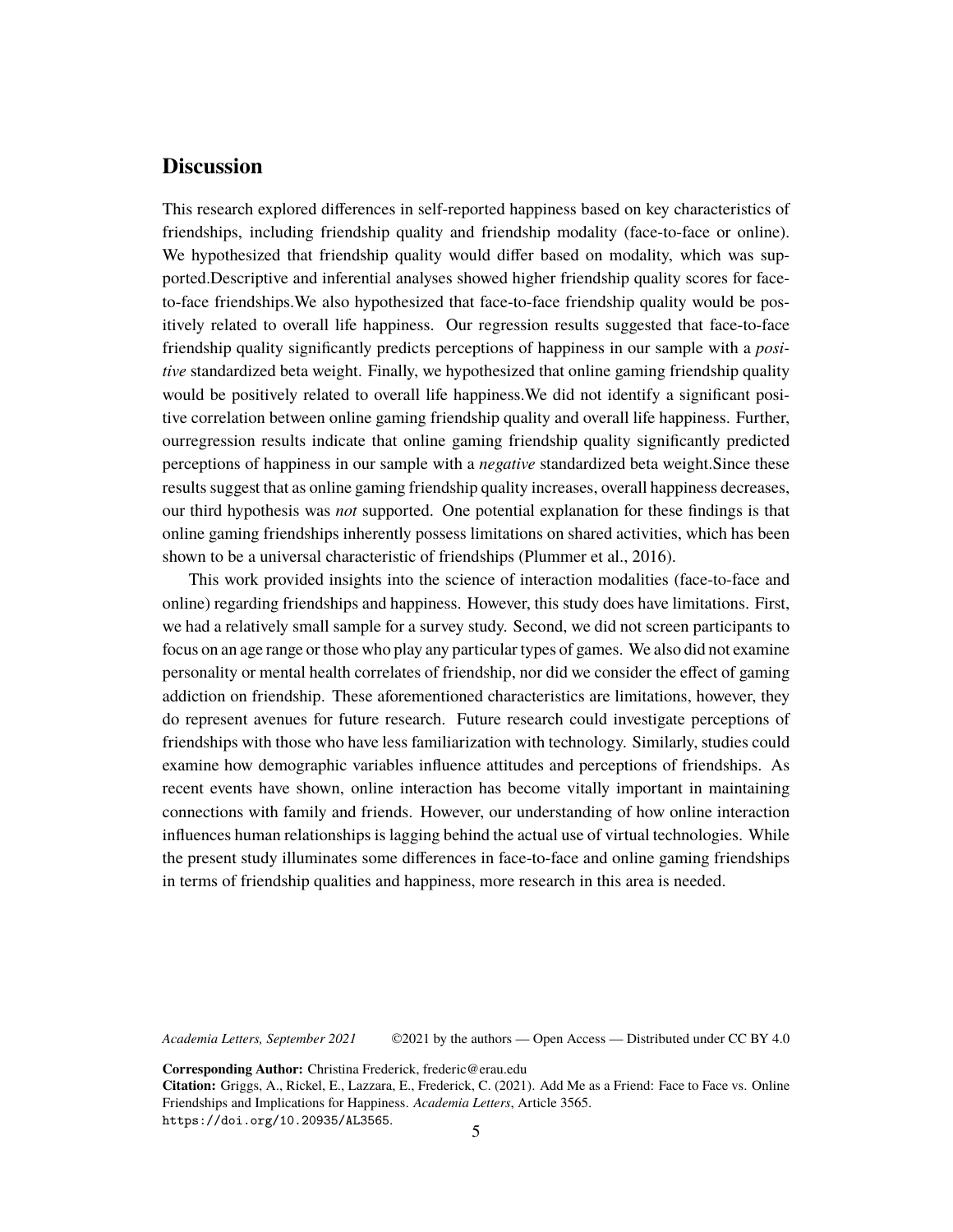#### **References**

Abbey, A., & Andrews, F. M. (1985). Modeling the psychological determinants of life quality. *Social Indicators Research*, *16*(1), 1-34. [https://doi.org/10.1007/BF00317657</div> Adams,](https://doi.org/10.1007/BF00317657  Adams,) R. G., Blieszner, R., & De Vries, B. (2000). Definitions of friendship in the third age: Age, gender, and study location effects. *Journal of Aging Studies*, *14*(1), 117-133. [https://doi.](https://doi.org/10.1016/S0890-4065(00)80019-5  Anti-Defamation) [org/10.1016/S0890-4065\(00\)80019-5</div> Anti-Defamation](https://doi.org/10.1016/S0890-4065(00)80019-5  Anti-Defamation) League. (2019). *Free to play? Hate, harassment, and positive social experiences in online games*. [https://www.adl.org/free](https://www.adl.org/free-to-play  Barbosa)[to-play</div> Barbosa](https://www.adl.org/free-to-play  Barbosa) Neves, B., Fonseca, J. R., Amaro, F., & Pasqualotti, A. (2018). Social capital and Internet use in an age-comparative perspective with a focus on later life. *PloS ONE, 13*(2), 1-27. [https://doi.org/10.1371/journal.pone.0192119</div> Berndt,](https://doi.org/10.1371/journal.pone.0192119  Berndt,) T. J. (2002). Friendship quality and social development. *Current Directions in Psychological Science, 11*(1), 7-10. [https://doi.org/10.1111/1467-8721.00157</div> Blieszner,](https://doi.org/10.1111/1467-8721.00157  Blieszner,) R., Ogletree, A. M., & Adams, R. G. (2019). Friendship in later life: A research agenda. *Innovation in Aging*, *3*(1), 1-18. [https://doi.org/10.1093/geroni/igz005</div> Bukowski,](https://doi.org/10.1093/geroni/igz005  Bukowski,) W. M., Motzoi, C., & Meyer, F. (2009). Friendship as process, function, and outcome. In K. Rubin, W. Bukowski, & B. Laursen (Eds.), *Handbook of peer interactions, relationships, and groups*(pp. 217-231). New York, NY: The Guilford Press.

Chan, D. K. S., & Cheng, G. H. L. (2004). A comparison of offline and online friendship qualities at different stages of relationship development. *Journal of Social and Personal Relationships*, *21*(3), 305-320. [https://doi.org/10.1177/0265407504042834</div> Cohen,](https://doi.org/10.1177/0265407504042834  Cohen,) S. (1988). Psychosocial models of the role of social support in the etiology of physical disease. *Health Psychology*, *7*(3), 269-297. [https://doi.org/10.1037/0278-6133.7.3.269</div>](https://doi.org/10.1037/0278-6133.7.3.269  Cotton,) [Cotton,](https://doi.org/10.1037/0278-6133.7.3.269  Cotton,) S. R., Ford, G., Ford, S., & Hale, T. M. (2012). Internet use and depression among older adults. *Computers in Human Behavior, 28*(2), 496–499. [https://doi.org/10.1016/j.chb.](https://doi.org/10.1016/j.chb.2011.10.021  Cummings,)  $2011.10.021 <$ /div> Cummings, J. N., Butler, B., & Kraut, R. (2002). The quality of online social relationships. *Communications of the ACM*, *45*(7), 103-108. [https://doi.org/10.](https://doi.org/10.1145/514236.514242  Demir,) [1145/514236.514242</div> Demir,](https://doi.org/10.1145/514236.514242  Demir,) M., & Özdemir, M. (2010). Friendship, need satisfaction and happiness. *Journal of Happiness Studies, 11*, 243-259. [https://doi.org/10.1007/](�� h t t p s : / / d o i . o r g / 1 0 . 1 0 0 7 / s 1 0 9 0 2 - 0 0 9 - 9 1 3 8 - 5     D e m1 r ,) [s10902-009-9138-5</div> Demır,](�� h t t p s : / / d o i . o r g / 1 0 . 1 0 0 7 / s 1 0 9 0 2 - 0 0 9 - 9 1 3 8 - 5     D e m1 r ,) M., & Weitekamp, L. A. (2007). I am so happy cause today I found my friend: Friendship and personality as predictors of happiness. *Journal of Happiness Studies*, *8*(2), 181-211. [https://doi.org/10.1007/s10902-006-9012-7</div> Di](https://doi.org/10.1007/s10902-006-9012-7  Diener,)[ener,](https://doi.org/10.1007/s10902-006-9012-7  Diener,) E. (2000). Subjective well-being: The science of happiness and a proposal for a national index. *American Psychologist*, *55*(1), 34-43. [https://doi.org/10.1037/0003-066X.55.](https://doi.org/10.1037/0003-066X.55.1.34  Diener,) [1.34</div> Diener,](https://doi.org/10.1037/0003-066X.55.1.34  Diener,) E., & Seligman, M. E. (2002). Very happy people. *Psychological Science*, *13*(1), 81-84. [https://doi.org/10.1111/1467-9280.00415</div> Diener,](https://doi.org/10.1111/1467-9280.00415  Diener,) E., Oishi, S.,

*Academia Letters, September 2021* ©2021 by the authors — Open Access — Distributed under CC BY 4.0

**Corresponding Author:** Christina Frederick, frederic@erau.edu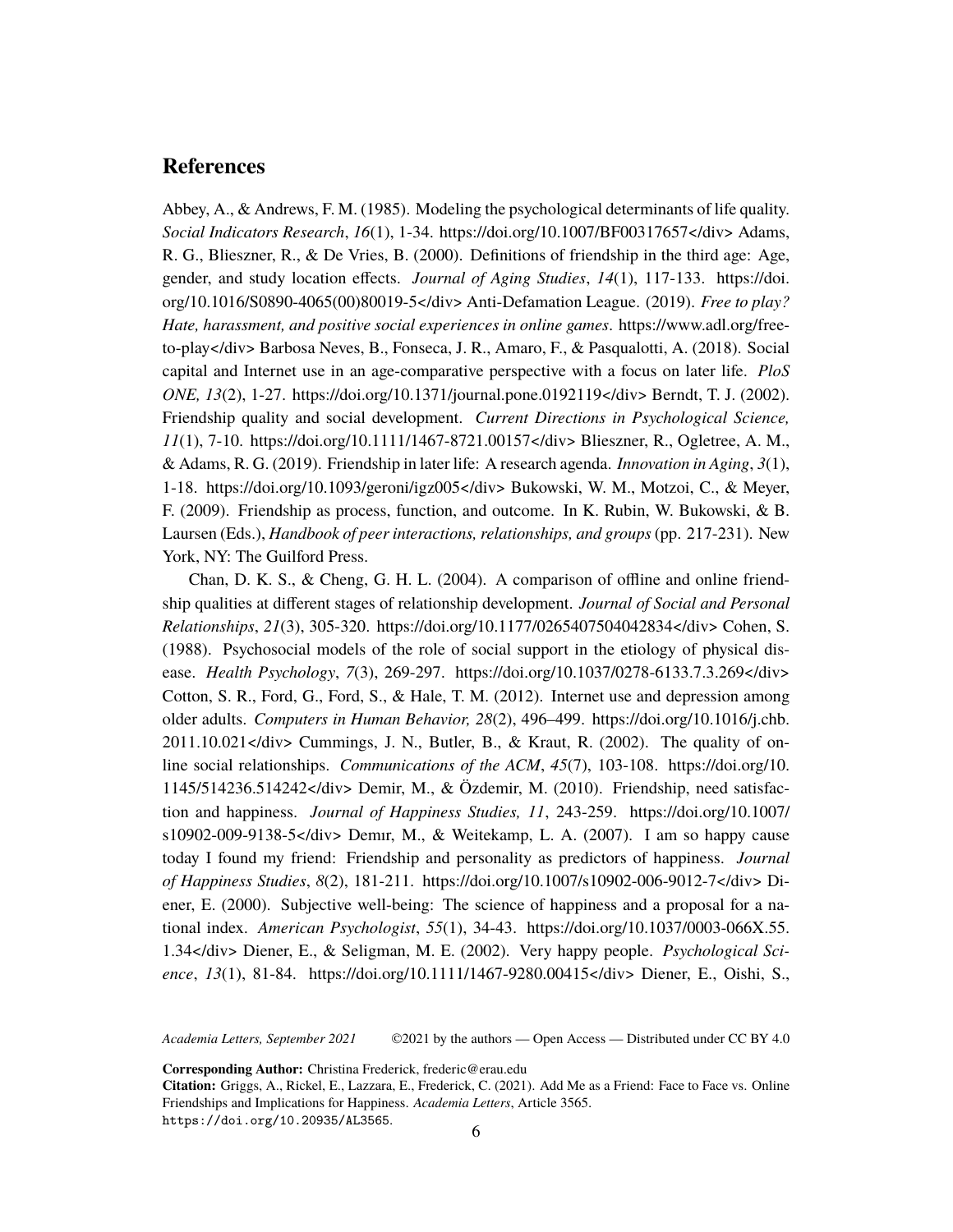& Lucas, R. E. (2009). Subjective well-being: The science of happiness and life satisfaction. In S. Lopez & C. Snyder (Eds.), *The oxford handbook of positive psychology* (pp. 187-194). New York, NY: Oxford University Press, Inc. [https://doi.org/10.1093/oxfordhb/](https://doi.org/10.1093/oxfordhb/9780195187243.013.0017  Domahidi,) [9780195187243.013.0017</div> Domahidi,](https://doi.org/10.1093/oxfordhb/9780195187243.013.0017  Domahidi,) E., Breuer, J., Kowert, R., Festl, R., & Quandt, T. (2018). A longitudinal analysis of gaming- and non-gaming-related friendships and social support among social online game players. *Media Psychology*, *21*(2), 288-307. [https://doi.](https://doi.org/10.1080/15213269.2016.1257393  Frederick,) [org/10.1080/15213269.2016.1257393</div> Frederick,](https://doi.org/10.1080/15213269.2016.1257393  Frederick,) C. M., & Zhang, T. (2021). Friendships in gamers and non-gamers. *Current Psychology.*[https://doi.org/10.1007/s12144-020-](https://doi.org/10.1007/s12144-020-01121-4  Frostling-Henningsson,) [01121-4</div> Frostling-Henningsson,](https://doi.org/10.1007/s12144-020-01121-4  Frostling-Henningsson,) M. (2009). First-person shooter games as a way of connecting to people: "Brothers in blood." *CyberPsychology & Behavior, 12*(5), 557-562. [https://doi.org/10.1089/cpb.2008.0345</div> Hartup,](https://doi.org/10.1089/cpb.2008.0345  Hartup,) W. W., & Stevens, N. (1997). Friendships and adaptation in the life course. *Psychological Bulletin*, *121*(3), 355-370. [https://doi.](https://doi.org/10.1111/1467-8721.00018  Herodotou,) [org/10.1111/1467-8721.00018</div> Herodotou,](https://doi.org/10.1111/1467-8721.00018  Herodotou,) C., Kambouri, M., & Winters, N. (2014). Dispelling the myth of the socio-emotionally dissatisfied gamer. *Computers in Human Behavior, 32*, 23-31. [https://doi.org/10.1016/j.chb.2013.10.054</div> Hills,](https://doi.org/10.1016/j.chb.2013.10.054  Hills,) P., & Argyle, M. (2002). The Oxford Happiness Questionnaire: A compact scale for the measurement of psychological well-being. *Personality and Individual Differences*, *33*(7), 1073-1082. [https://](https://doi.org/10.1016/S0191-8869(01)00213-6  House,) [doi.org/10.1016/S0191-8869\(01\)00213-6</div> House,](https://doi.org/10.1016/S0191-8869(01)00213-6  House,) J. S., Landis, K. R., & Umberson, D. (1988). Social relationships and health. *Science*, *241*(4865), 540-545. [https://doi.org/10.](https://doi.org/10.1126/science.3399889  Huang,) [1126/science.3399889</div> Huang,](https://doi.org/10.1126/science.3399889  Huang,) C. L., Yang, S. C., & Chen, A. S. (2015). Motivations and gratification in an online game: Relationships among players' self-esteem, self-concept, and interpersonal relationships. *Social Behavior and Personality: An International Journal, 43*(2), 193-203. [https://doi.org/10.2224/sbp.2015.43.2.193</div> Kowert,](https://doi.org/10.2224/sbp.2015.43.2.193  Kowert,) R., & Oldmeadow, J. (2015). Playing for social comfort: Online video game play as a social accommodator for the insecurely attached. *Computers in Human Behavior, 53*, 556-566. [https://doi.org/10.](https://doi.org/10.1016/j.chb.2014.05.004  Ladd,) [1016/j.chb.2014.05.004</div> Ladd,](https://doi.org/10.1016/j.chb.2014.05.004  Ladd,) G. W., Kochenderfer, B. J., & Coleman, C. C. (1996). Friendship quality as a predictor of young children's early school adjustment. *Child Development*, *67*(3), 1103-1118. [https://doi.org/10.1111/j.1467-8624.1996.tb01785.x</div> Lai,](https://doi.org/10.1111/j.1467-8624.1996.tb01785.x  Lai,) G., & Fung, K. Y. (2019). From online strangers to offline friends: A qualitative study of video game players in Hong Kong. *Media, Culture & Society*, 42(4), 483-501. [https://doi.org/10.](https://doi.org/10.1177/0163443719853505  Mendelson,) [1177/0163443719853505</div> Mendelson,](https://doi.org/10.1177/0163443719853505  Mendelson,) M. J., & Aboud, F. E. (1999). Measuring friendship quality in late adolescents and young adults: McGill Friendship Questionnaires. *Canadian Journal of Behavioural Science*, *31*(2), 130-132. [https://doi.org/10.1037/h0087080</](https://doi.org/10.1037/h0087080  Myers,) [div> Myers,](https://doi.org/10.1037/h0087080  Myers,) D. G., & Diener, E. (1995). Who is happy? *Psychological Science*, *6*(1), 10-19.

Nicolaisen, M., & Thorsen, K. (2017). What are friends for? Friendships and loneliness over the lifespan—From 18 to 79 years. *The International Journal of Aging and Human Devel-*

*Academia Letters, September 2021* ©2021 by the authors — Open Access — Distributed under CC BY 4.0

**Corresponding Author:** Christina Frederick, frederic@erau.edu